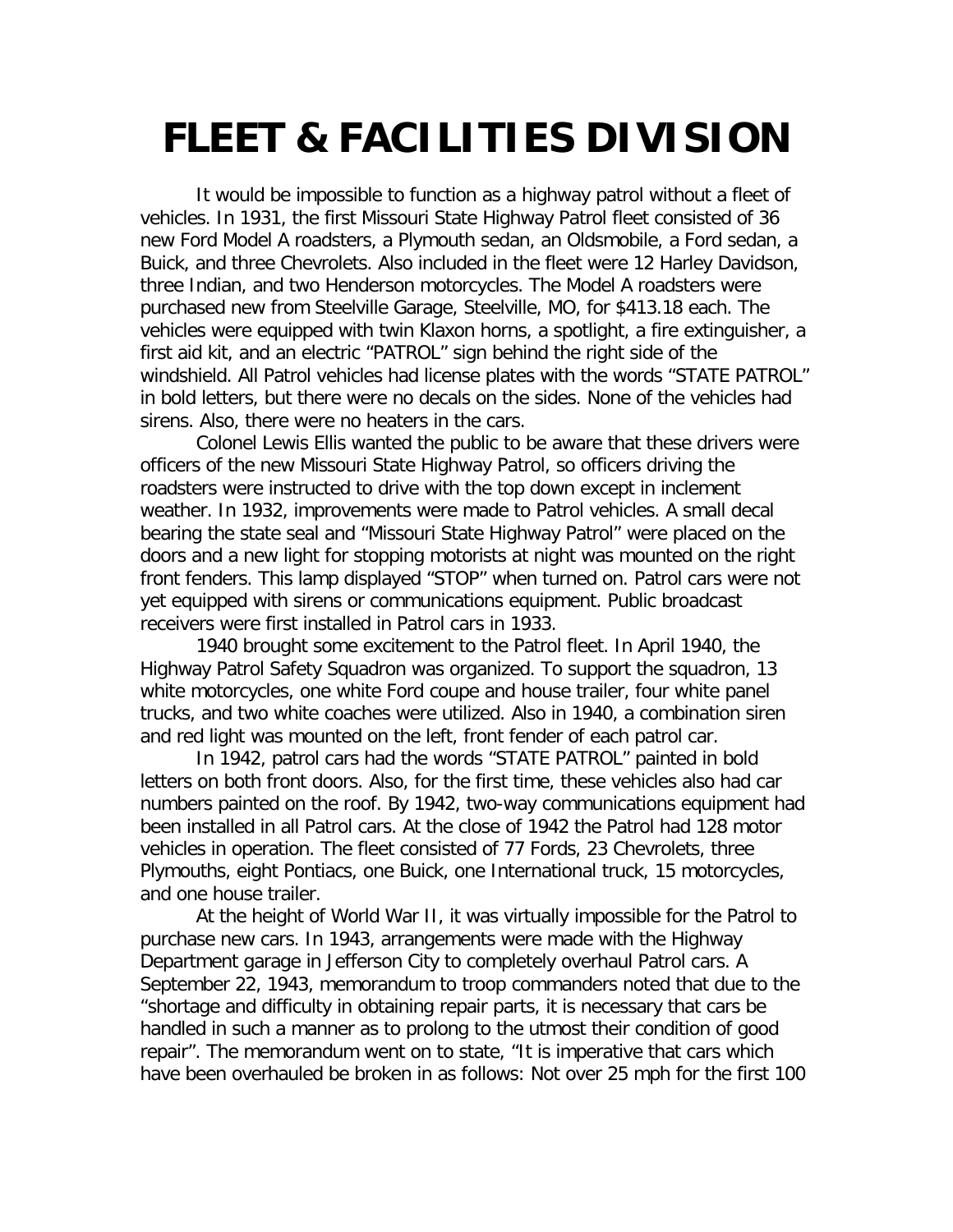miles. Add five mph for each additional 100 miles until the car has been driven 700 miles. For the next 500 miles, the car must be driven under 60 mph."

A new look came to Patrol cars in 1948 when large door decals designed by Trooper Tom Pasley were placed on the cars. A smaller and similar version of this decal is still in use today. The words "STATE PATROL," in white letters, were placed on the rear of the vehicles. Red lights and sirens were placed on the top of patrol cars for the first time in 1949. Red lights were also placed in the rear window, marking the first-time warning lights faced the rear. Also, rearview mirrors were added to 1949 model cars. In 1951, the emergency red lights flashed on and off for the first time. Prior to this, the lights were constantly lighted.

Except for the Safety Squadron in 1940, all Patrol cars were black until 1954. In 1954, the Patrol purchased 30 new light blue vehicles. Twenty-six of the new blue vehicles were Ford Interceptors, especially designed for police work. The Interceptors had 161 horsepower engines, larger tires, and heavy-duty suspension and seats.

In January 1955, a Patrol Garage for the installation of patrol equipment and minor car maintenance was opened. This garage was located at Troop F in Jefferson City. In June 1955, the Motor Equipment Division was created. This division would be responsible for the purchase and maintenance of motor equipment. Sergeant H.H. Schaperkoetter was placed in charge. Seat belts were installed in all patrol cars before the end of the year. Also, this same year, the Patrol started a new program of soliciting bids for patrol vehicles. Bids were taken on 400 new cars to be delivered the next year. Cars were scheduled for replacement at 25,000 miles. Prior to this, cars were driven 65,000 miles or more before replacement. The successful bidder was a Dodge dealer in Columbia.

Late in 1957, a contract was established for four hundred fifty-five 1958 Chevrolet sedans. A new, oscillating, red light was mounted on the roof and the siren was placed on the right fender. In 1959, the Patrol purchased Dodge patrol cars. These vehicles were unique in that for the first time, some of the cars were two-door hardtops. One of the 1959 Dodge patrol cars, a four-door sedan, remains in operation today. Our public information and education officers drive this vehicle in parades and take it to other community events throughout the state.

Portable commercial scale units were first utilized in 1960. Four pickup trucks equipped with service bodies carried the portable scale equipment.

In 1961, license plates bearing the officers badge number were assigned to every member to display on their assigned vehicles. By 1961, there were 477 vehicles in operation within the Patrol's fleet. Vehicles were replaced at 50,000 miles. In 1962, vehicle maintenance shops were constructed at Troops A and C. Gasoline tanks and pumps were installed at most troop headquarters in 1962. A diverse mix of patrol cars was purchased throughout the 1960s. Patrol cars purchased in 1963 included Ford Galaxie sedans equipped with 390 cubic inch engines, Chrysler Enforcer four-door sedans equipped with 413 cubic inch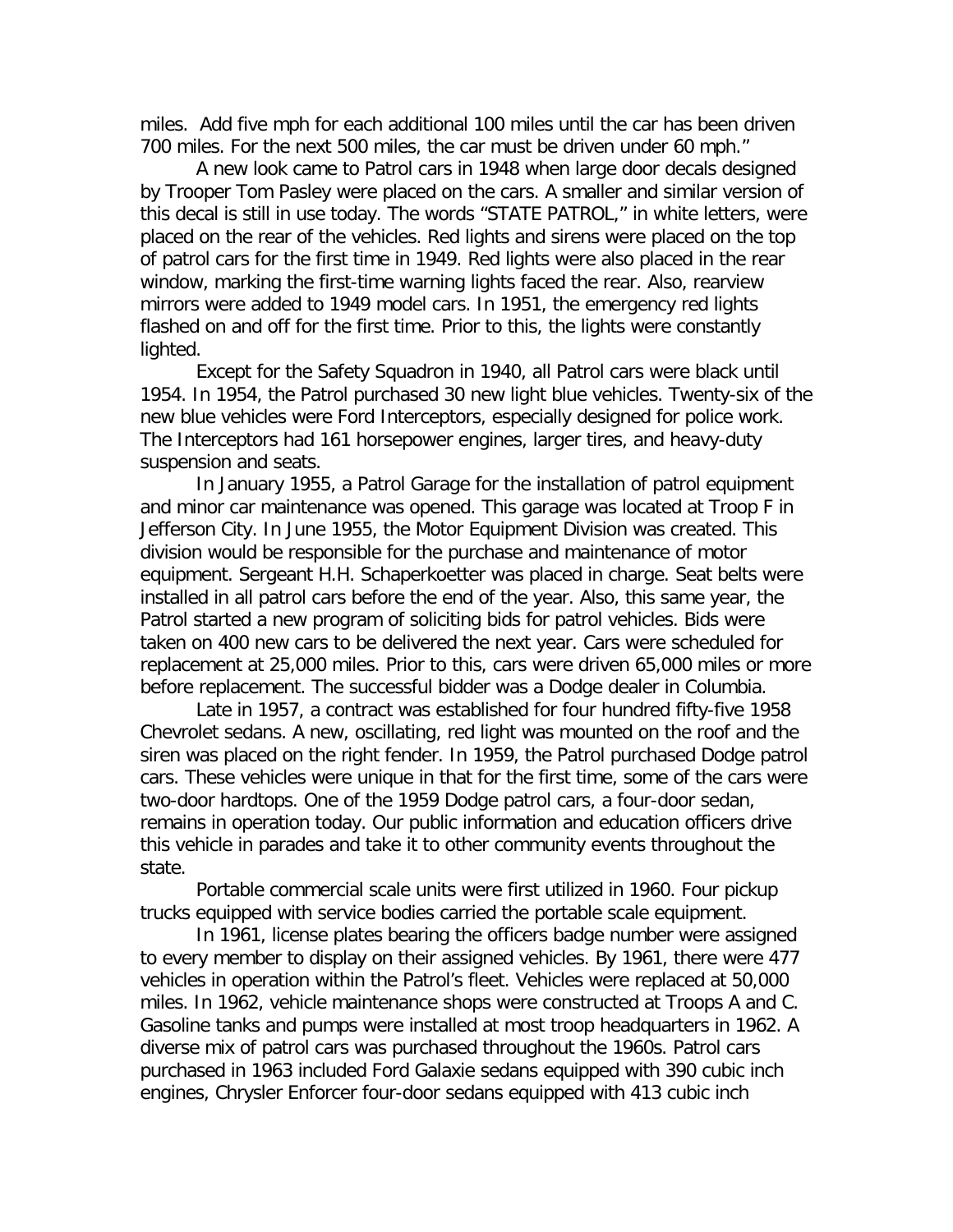engines, Buick LeSabre four-door sedans equipped with 401 cubic inch engines, Dodge 440 four-door sedans equipped with 383 cubic inch engines, Dodge 880 four-door sedans equipped with 413 cubic inch engines, Oldsmobile Dynamic 88 four-door sedans with 394 cubic inch engines, and Chevrolet BelAir four-door sedans with 409 cubic inch engines.

Gasoline tanks and pumps were purchased by the Patrol and installed at Highway Department properties throughout the State in 1964. Gasoline was purchased on a contract bid basis. These tanks were installed and maintained by Motor Equipment Division personnel. The fleet had grown to 532 vehicles in 1964.

Prior to 1966, Patrol cars did not have air conditioning. Concerns over durability, added cost, and public acceptance had prevented the Patrol from including air conditioning in vehicle purchases. In 1965, the Patrol received permission from Governor Hearnes to begin purchasing patrol vehicles with factory-installed air conditioning. Most 1966 model patrol cars were ordered with air conditioning. An April 13, 1966 memorandum to troop commanders instructed officers to turn their air conditioning off any time the speed of the patrol car exceeded 70 mph or whenever the car was rapidly accelerated. The reason for the directive was to prevent compressor clutch or drive belt damage.

Six Harley Davidson motorcycles were purchased in 1971. They were used on special details such as fairs, parades, and for traffic control in congested areas. Patrol cars in 1971 included AMC Ambassador sedans equipped with either a 360 or 401 cubic inch engine. Ambassadors were purchased again in 1972 and 1973. In March 1972, Mr. Warren McGee was selected as director of the Motor Equipment Division. Mr. McGee was the first civilian to hold that position. By 1974, the Patrol fleet had grown to approximately 800 vehicles.

Patrol personnel began installing Federal Twinsonic light bars on patrol cars in May 1975. In 1977, twelve Plymouth vans were purchased for use by motor vehicle inspectors. Cargo and passenger vans have been utilized for many years and for a variety of purposes including commercial vehicle enforcement, communications, driver examination, motor vehicle inspection, and student transport. Twelve Kawasaki motorcycles were purchased in 1979, increasing the number of motorcycles within the fleet to 18. Two motorcycles were assigned to each troop. Cruise control was a new feature added to patrol cars in 1979. Patrol cars throughout the 70s included Chryslers and Mercurys along with some Buicks, Pontiacs, Chevrolets, and Plymouths

The General Headquarters garage moved to a new building and the current location on U.S. Highway 50 east of Jefferson City and behind Troop F Headquarters in March 1981. By this time, the garage had become a full-service repair facility. The garage shares this facility with the Radio Shop.

For 1982, mid-size Patrol cars were added to the fleet. Fifty-two Ford Fairmont sedans were added to the fleet in 1982. The vehicles were not well received due to the small size and poor handling and performance when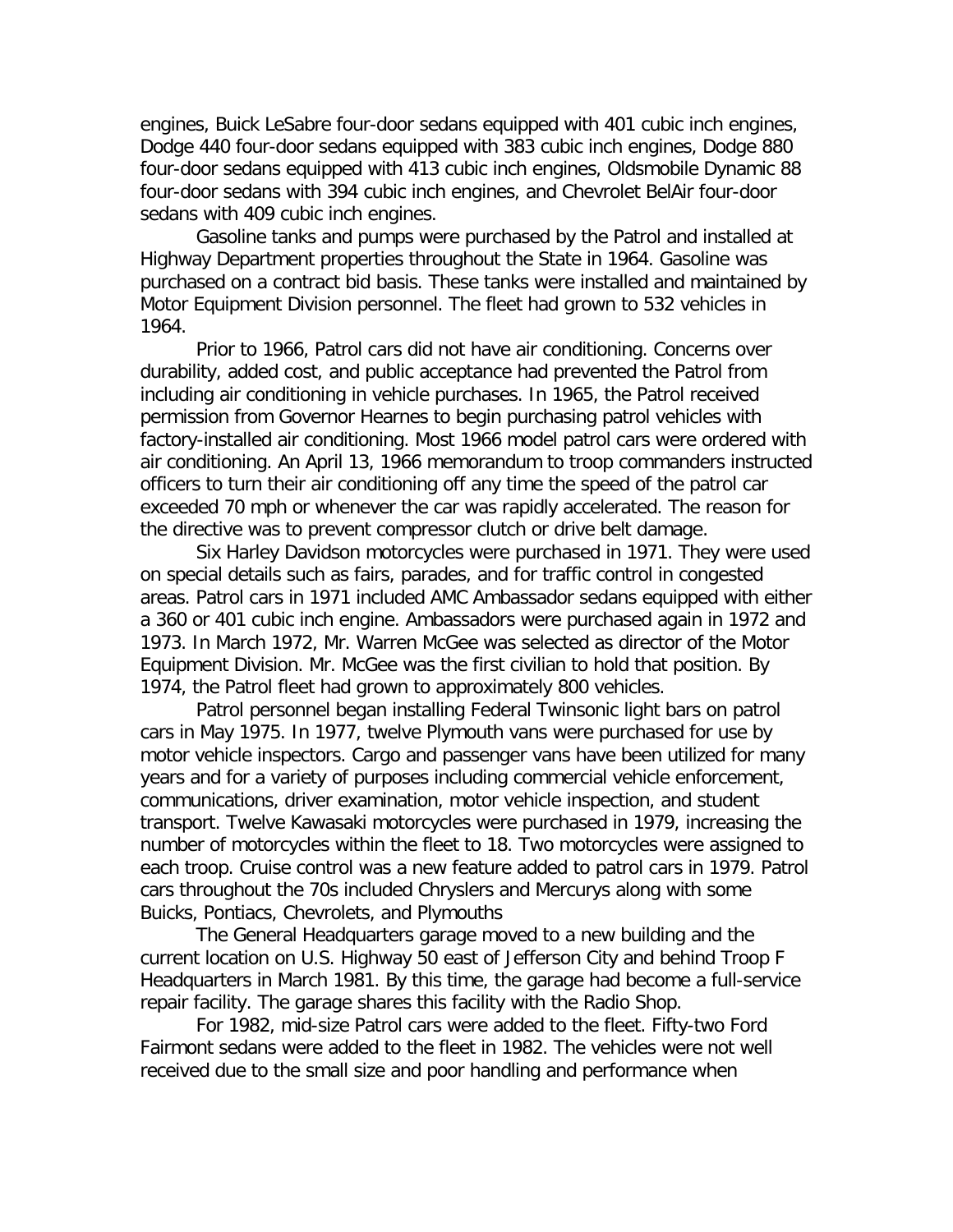compared to full size patrol cars. The Patrol soon returned to conventional fullsize patrol cars.

Legislation created in 1983 is the basis for today's Missouri State Highway Patrol car program. Prior to 1983, retired Missouri State Highway Patrol cars were disposed of by trading the old cars to the dealers providing our new vehicles. Senate Bill No. 345 passed in 1983 authorized the Patrol to sell surplus patrol vehicles to other governmental entities. Initially, sales were limited to Missouri entities. The statute was later modified, allowing sales outside of Missouri and conditional sales to the public. The legislation created a revolving fund that directs all funds received by the Highway Patrol from the sale of Patrol vehicles be credited to this fund. Fund balances can be used only for purchase of replacement patrol vehicles.

A military surplus M-20 armored personnel carrier was obtained in 1984. This six-wheel vehicle weighs 15,650 pounds and can carry six people inside. It could be used to provide safe transfer and deployment of Patrol personnel in hostile or emergency situations.

To address the increasing amount of equipment installed in our patrol cars, bucket seats were examined in 1985. Twenty Dodges with a 40/40 bucket seat arrangement were purchased in 1985 for evaluation. However, it was not until 1995 that bucket seats became standard in Missouri State Highway Patrol cars. By this time, air bag supplemental restraint systems had become standard equipment on patrol cars and the bucket seat configuration was necessary to keep installed equipment out of air bag deployment zones.

In 1986, a Ford truck equipped with special explosives disposal equipment was purchased. This vehicle was replaced in 1993 with a full-size van and explosives disposal trailer combination. In 2004, a new Freightliner truck was purchased for the explosives unit along with a new explosives disposal trailer.

New Light bars were installed on marked patrol cars beginning in 1986. These Code 3 Force XL light systems included two high-power halogen takedown white lights designed to shine in the rear window of a vehicle being stopped. The take-down lights could also alternately flash when the revolving red lights were in operation.

The Motor Equipment and Aircraft Divisions merged in 1987, under the direction of Captain W.J. Turner. The two divisions later separated with Captain Turner remaining as director of Motor Equipment.

Ford Mustangs appeared on the scene in 1988. The Patrol acquired 17 high performance Mustangs that were assigned throughout the state. These Mustang LX Special Service Package two-door sedans were equipped with 5.0 liter high output fuel injected V8 engines and a four-speed overdrive automatic transmission. Mustangs were purchased again in 1989, 1990, and 1993. The later Mustangs were equipped with five-speed manual transmissions. Also in 1988, the first Patrol formed a K-9 unit. For transporting the dogs, Motor Equipment Division personnel fabricated and installed special K-9 containers in the rear seat area of 1988 Chevrolet Caprice patrol cars.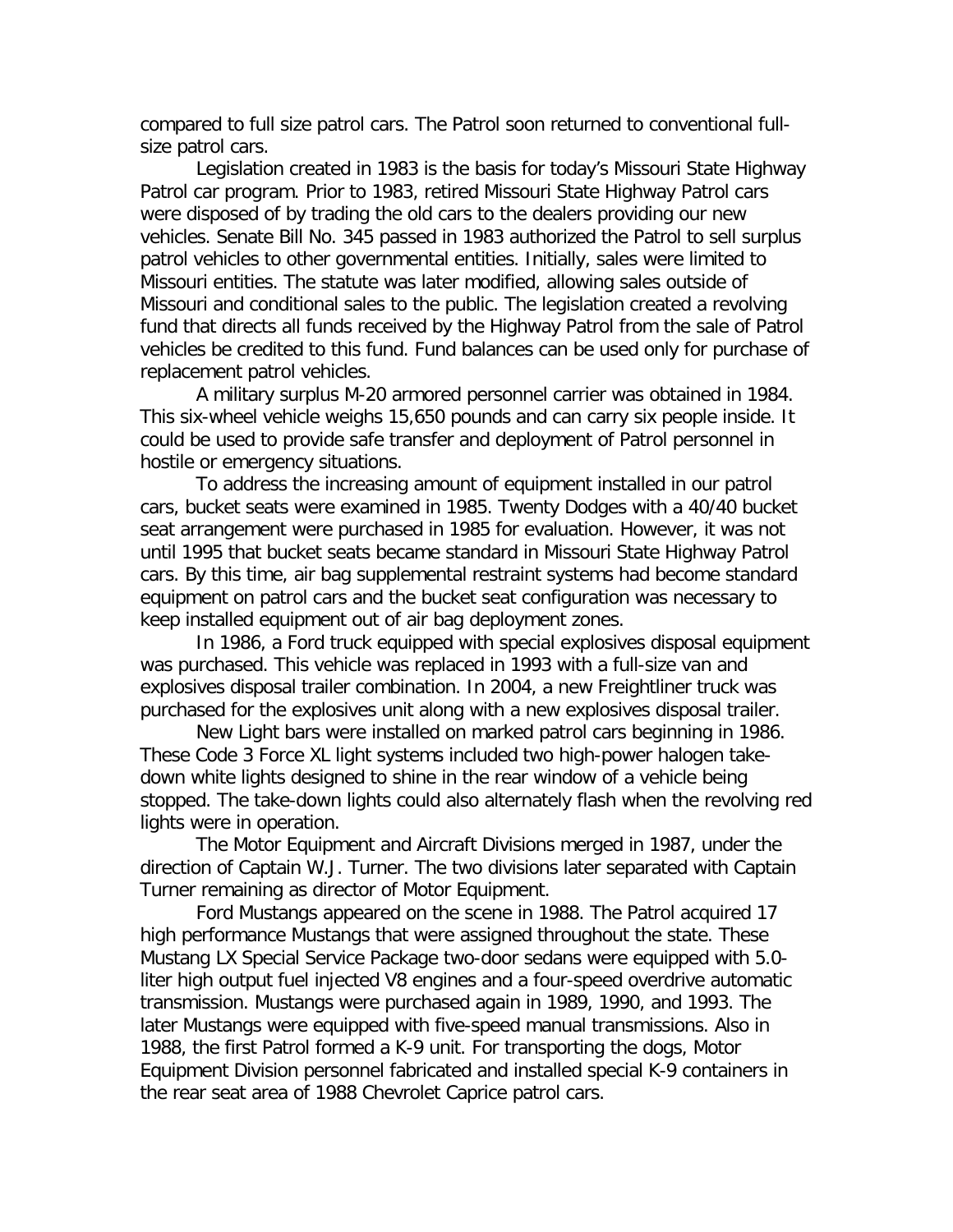By the end of the 1980s, the offering of full-size police car models was drastically reduced. Chrysler Corporation completely dropped out of the police market. General Motors was offering only the Chevrolet Caprice; for Ford, it was the Crown Victoria.

During the 1990s, Patrol personnel began obtaining motor fuel from MoDOT. Most Patrol-owned tanks were removed or transferred to MoDOT. Also, underground fuel storage tanks at troop headquarters were removed.

Motor Equipment Division personnel constructed a rollover simulator in 1990. This simulator demonstrates the value of using seat belts. The simulator is used by public information and education officers around the state. The rollover simulator was so successful that nine simulators were eventually constructed with one assigned to each troop. In 1991, auto technicians from the Motor Equipment Division began outfitting cars with special safety equipment for use at the Highway Patrol's newly constructed defensive driving track. A small number of cars were outfitted with roll bars, fire suppression systems, and racing style fuel cells, and five-point seat harnesses.

Following a study and evaluations conducted in 1993, the Patrol began adding blue emergency warning lights to patrol cars in combination with the existing red lights.

In 1994, the Motor Equipment Division merged with the Construction and Maintenance Division. Captain Paul P. Loutzenhiser was appointed director of the combined division. Patrol cars in 1994 were Chevrolet Caprice 9C1 sedans equipped with the high performance LT1 engine. The fleet size in 1994 had grown to approximately 1,000 vehicles. In 1996, following the untimely death of Captain Loutzenhiser, the Motor Equipment and Construction and Maintenance Divisions were separated and Mr. Larry Rains was appointed director of the Motor Equipment Division.

This same year, General Motors stopped building the Chevrolet Caprice 9C1 police car. Chrysler Corporation had dropped out of the police market several years prior. This left Ford Motor Company as the only American manufacturer of a full-size police patrol vehicle. Starting with the 1996 model and continuing through 2006, the Ford Crown Victoria Police Interceptor is the primary vehicle in our patrol fleet.

The last two motorcycles in the fleet were retired in 1996. One of the last two motorcycles, a Kawasaki, now resides in the Patrol's Safety Education Center.

The Patrol obtained several surplus military pickup trucks in 1994 through 1996. These Dodge and Chevrolet trucks were refurbished by Motor Equipment Division personnel and placed in service in our Marijuana Eradication program. In 1997, the Patrol obtained two military surplus Peace Keepers. These armored vehicles were refurbished by Motor Equipment Division personnel and assigned to the SERT teams in Troops C and D. A V-100 armored vehicle was also obtained in 1995 and assigned to Troop A SERT.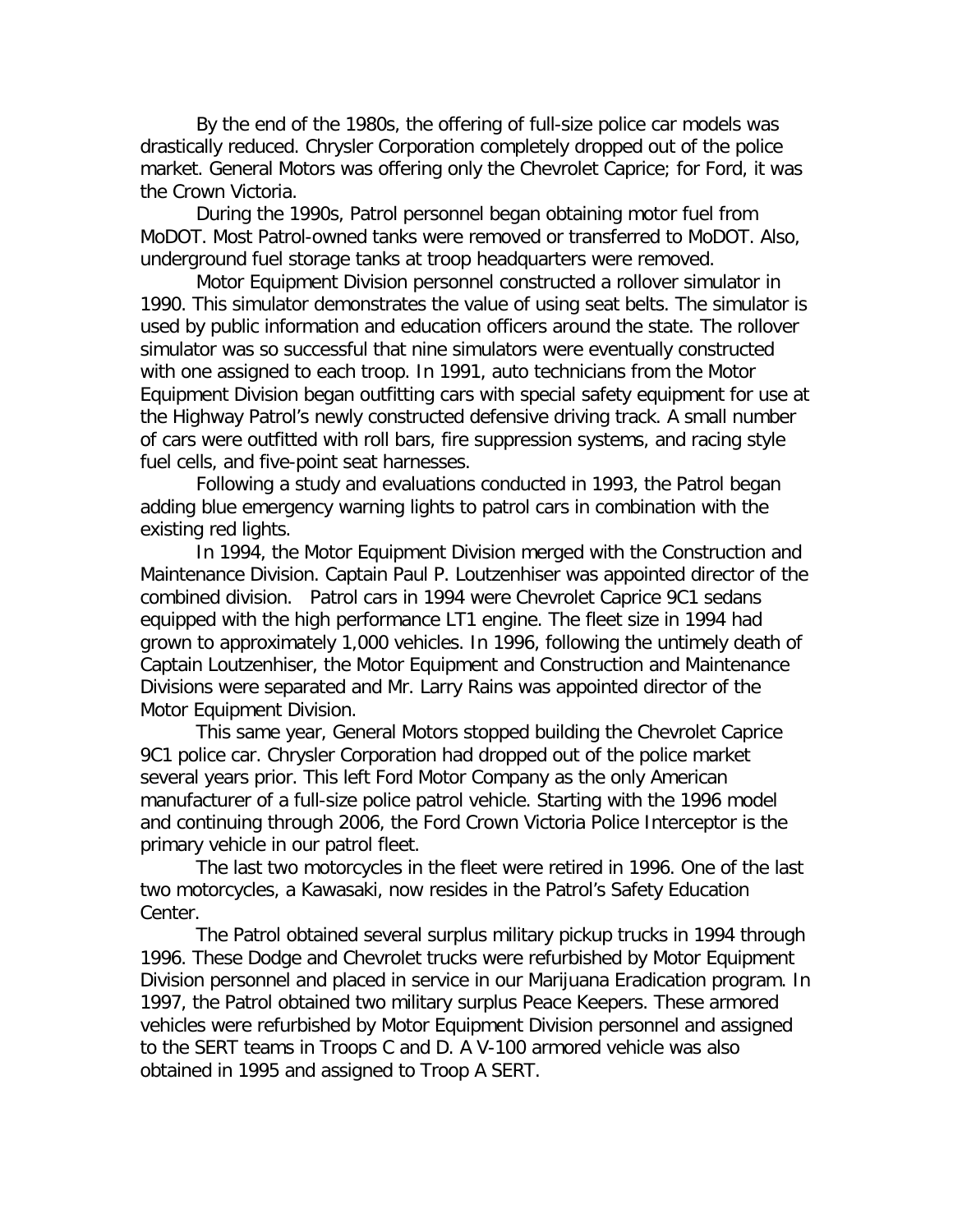In 1998 Motor Equipment Division employees began installing new Code 3 MX7000 light bars on fully marked patrol cars. Code 3 was the successful bidder for this new lighting system, which included more light output than previous light bars. This new lighting system included an amber light traffic advisory system, and the siren speaker was relocated from the light bar to the vehicle grill.

In 1998, the Patrol purchased 10 Chevrolet Lumina patrol cars. This was the Patrol's first experience with mid-size front-wheel drive patrol cars. Then in 2001, the Patrol purchased 27 Chevrolet Impala front-wheel drive patrol cars. Impala patrol cars continue to be utilized in several capacities within our fleet including administrative, investigative, and gaming officer assignments.

In 2003, the "STATE PATROL" decal on patrol vehicles became "STATE TROOPER."

A much-needed collision repair facility was added at the General Headquarters garage in 2005. Performing collision repairs in-house improved quality while saving thousands of dollars in annual repair costs.

By 2006, the fleet size had grown to 1,200 vehicles and included a diverse mix of patrol cars; light, medium and heavy-duty trucks; cargo and passenger vans; sport utility vehicles; and several specialty vehicles for DWI enforcement, SWAT, commercial vehicle enforcement, narcotics, explosives disposal, and EVOC. (Thirty-nine Impalas were purchased in 2006.) In 2006, the Patrol purchased four Lenco BearCat armored vehicles. These armored vehicles, based on the Ford F550 chassis, were equipped with heavy armor plating, run-flat tires, bullet-proof glass, and radiation monitoring equipment. One BearCat was assigned to each of the four Patrol SWAT teams. The BearCats replaced older military surplus Peace Keepers and a V-100 armored vehicle.

Nineteen individuals were employed within the Motor Equipment Division in 2006, including 15 garage personnel and four office staff. A new contract was awarded for light emitting diode (LED) emergency warning lights and the process of replacing older halogen and strobe lighting systems began. Low profile Whelen Engineering Liberty series light bars began to replace Code 3 MX7000 halogen light bars.

In 2007, the Patrol began purchasing the optional Ford Fire Suppression system with each new Ford Crown Victoria Police Interceptor (CVPI). This factory installed system was designed to deploy in the event of a high speed, rear-end crash, reducing the potential for a fuel-fed vehicle fire.

Twenty Chevrolet Tahoe PPV patrol vehicles were purchased, equipped, and assigned to commercial vehicle enforcement troopers in 2007. Installation of Code 3 SuperVisor and WingMan LED emergency warning lights in semi-marked patrol units began. These lights replaced older Code 3 strobe units.

The Construction and Maintenance Division was dissolved effective July 1, 2007, and the Motor Equipment Division assumed responsibility for building and grounds maintenance duties at the General Headquarters' Waggoner building as well as the statewide Patrol building and grounds maintenance budget. The number of full-time employees in the Motor Equipment Division grew to 24.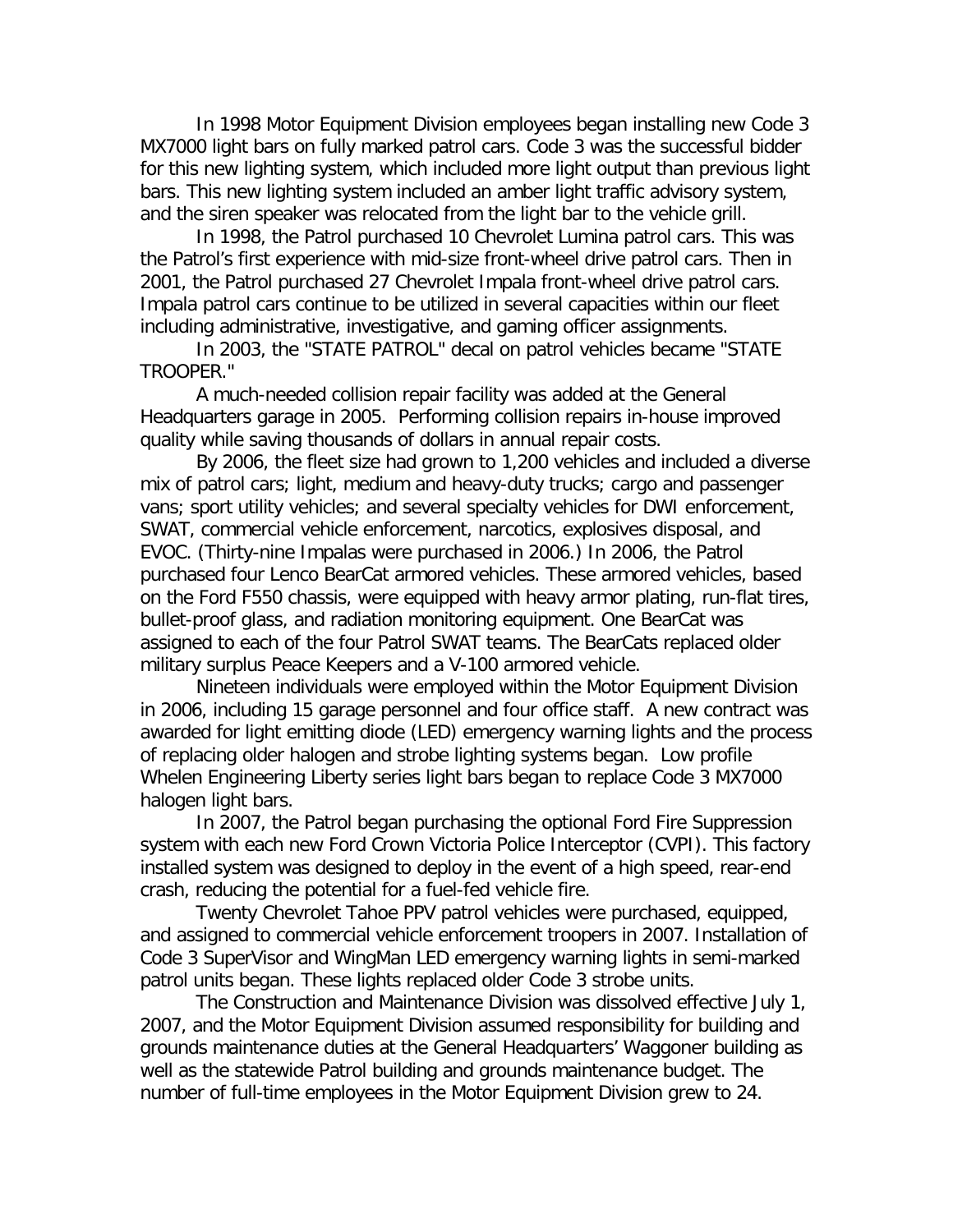In September 2008, a new Mobile Command and Communications Vehicle (MCCV) was added to the Patrol fleet. Based on the Freightliner M112 chassis, this high-tech command and communications vehicle was made possible through a Homeland Security grant. The vehicle body was constructed by Frontline Communications of Clearwater, Florida. Frontline was also responsible for the installation and integration of communications equipment.

2008 marked the return of motorcycles to the Patrol fleet. Nine Harley Davidson FLHTP motorcycles were purchased, outfitted, and assigned to officers in Troops A, C, D and F.

By the end of 2009, the Patrol fleet had grown to nearly 1,300 vehicles. The Ford Crown Victoria police interceptor continued as the dominant patrol vehicle with 800 assigned units. Over 200 Chevrolet Impala 9C1 sedans were in service in 2009. The 9C1 Impalas were assigned to criminal investigators, gaming officers, and command staff.

The merger of the Missouri State Water Patrol into the Missouri State Highway Patrol resulted in the Motor Equipment Division acquiring additional duties. The division now directs the procurement, assignment, maintenance, repair, and eventual sale of Missouri State Highway Patrol vehicles and vessels. There were approximately 1,400 motor vehicles and 140 vessels in operation within the Patrol fleet in 2011.

Ford stopped production on the Crown Victoria in 2011. Thus, the Patrol was required to look at other vehicles for the troopers on the road. Previous experience with the Chevrolet Tahoe and Chevrolet Impala left the Dodge Charger and Chevrolet Caprice as vehicles that were unknown to the department.

The Patrol ordered 27 Chargers and one Caprice to evaluate. The delivery schedule vs. fiscal period allowed only the one Caprice. The number of Tahoes was expanded in 2012, while the number of Impalas declined. Ford began producing two new offerings in 2012, with first deliveries of these 2013 models occurring around April 1, 2012. The new Ford offerings included a sedan based on the Taurus platform and a utility vehicle based on the Explorer platform. The Patrol ordered and took delivery of 28 Ford Utility Interceptors and 10 Ford Interceptor sedans. The sedans and 20 of the utility vehicles were evaluated by road officers. The remaining eight utility vehicles were evaluated by marine operations officers.

In 2013, the Dodge Charger became the Patrol's primary patrol sedan. Chevrolet Tahoe pursuit utility vehicles continued to be utilized by CVET, canine, SWAT, and other specialties. Ford Police Interceptor utility vehicles were introduced into the fleet for use in marine operations, SWAT, and other specialist assignments. The fleet size grew to over 1,400 vehicles in 2013.

During 2013, a new marine maintenance facility was constructed behind the current General Headquarters garage. The Motor Equipment Division became the Fleet & Facilities Division to better reflect its responsibilities on July 1, 2013.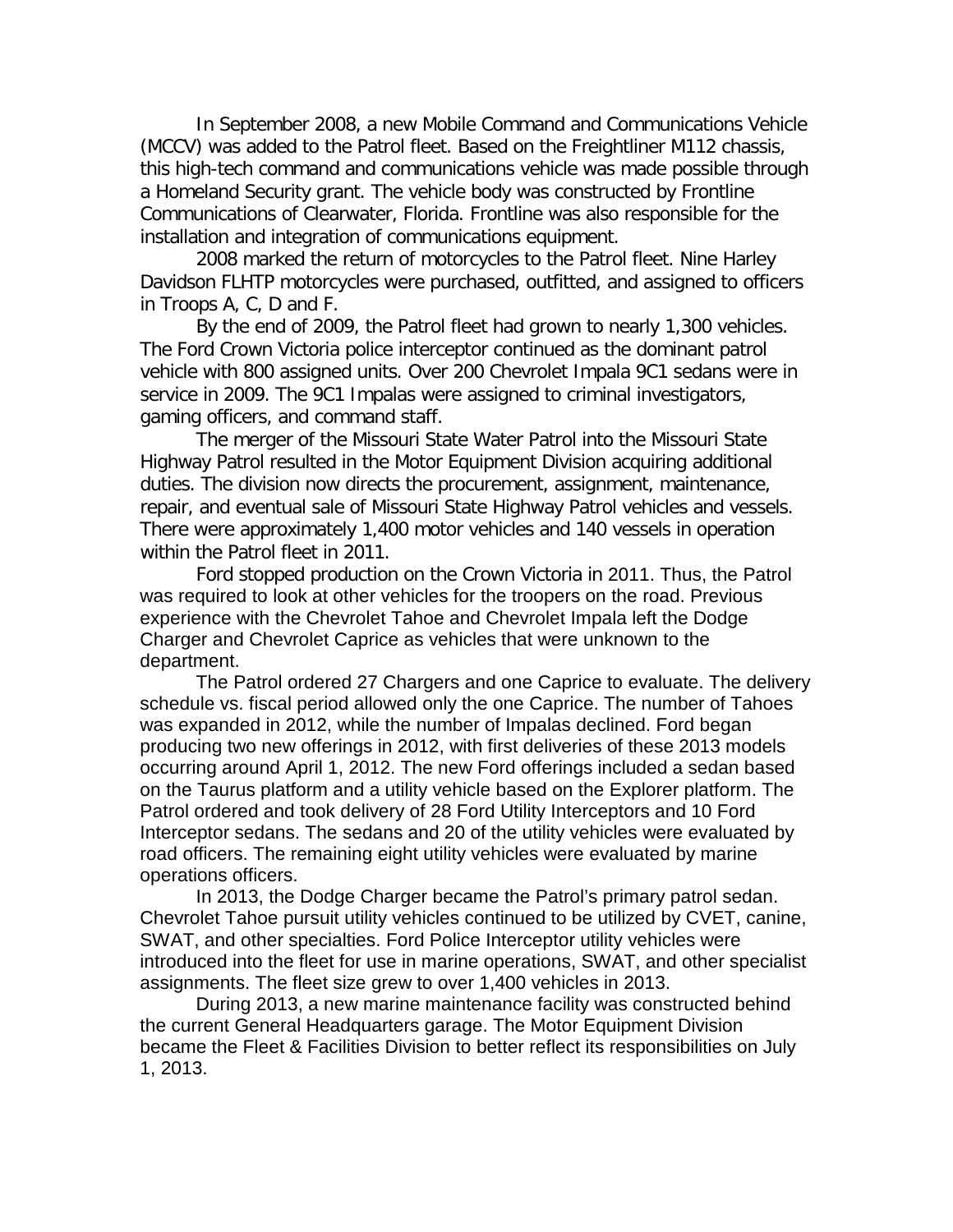In 2014, division members completed a new marine maintenance and collision repair facility behind Troop F Headquarters. A Troop D addition was completed. Renovation of the training tank and building addition for defensive tactics and weight training began at General Headquarters. Construction on a Hannibal DE/CDL facility began.

In the early hours of April 8, 2014, fire destroyed the main garage building (behind Troop F Headquarters). Although most of the hand tools were salvaged, 10 work bays, the car wash, the warehouse and vehicle detail area, and eight vehicles were a complete loss. The Radio Shop sustained smoke damage, but was operational within a few days. Service and repair operations were moved temporarily to garage space behind MoDOT's central office in Jefferson City. Vehicle trades and some emergency warning equipment repairs continued to be performed at the new marine maintenance facility. A new garage was completed on December 18, 2015. The new facility has fewer garage doors and one main entrance, and a mezzanine. The facility was dedicated on February 4, 2016. "The finished project was one that any automotive technician would be proud to be part of," said Garage Superintendent Brad Adams, Q/FFD. He also said the new garage has an abundance of storage, excellent lighting, and a "vastly improved work environment."

In 2016, the Fleet & Facilities Division completed several major capital improvement projects. Each of the following locations' roofs were replaced: Troop A Headquarters, Troop A DE facility, Troop D Service Center, Troop F CDL facility, Troop G Headquarters, Troop G Crime Laboratory, and General Headquarters. Troop A Headquarters received new hot water heating boilers. Troop G Crime Lab HVAC and the ground floor of General Headquarters underwent renovation.

In 2017, our police-pursuit vehicle fleet was comprised of 50% Ford Police Interceptor utility vehicles, 45% Dodge Charger pursuit sedans, and 5% Chevrolet Tahoe pursuit utility vehicles.

The General Headquarters complex received a major exterior facelift in 2017. Building exteriors were repainted, brick exteriors were cleaned and tuckpointed, and new front entry stairs were built for the Waggoner Building.

In 2018, our vehicle fleet remained nearly consistent with 2017 in terms of the percentage of Dodge Charger pursuit dedans, Ford Police Interceptor utility vehicles, and Chevrolet Tahoe pursuit vehicles.

A number of facility maintenance and repair projects were completed to include the replacement of the main water supply line at Troop A; roof replacement on the firing range; troop headquarters and transmitter buildings at Troop A; HVAC modifications at the Troop C Service Center; LED lighting upgrades at Troop G, I, and GHQ; roof replacements at the Training Academy's administration and dormitory buildings; and replacement of the GHQ Annex Building's computer room's air conditioners.

Director Larry Rains retired December 1, 2018, and Ms. Catherine F. Brown became director of the Fleet and Facilities Division on January 16, 2019.

In 2019, our police-pursuit vehicle fleet remained consistent with 2018 figures. The Dodge Charger pursuit sedans comprising approximately 50% of the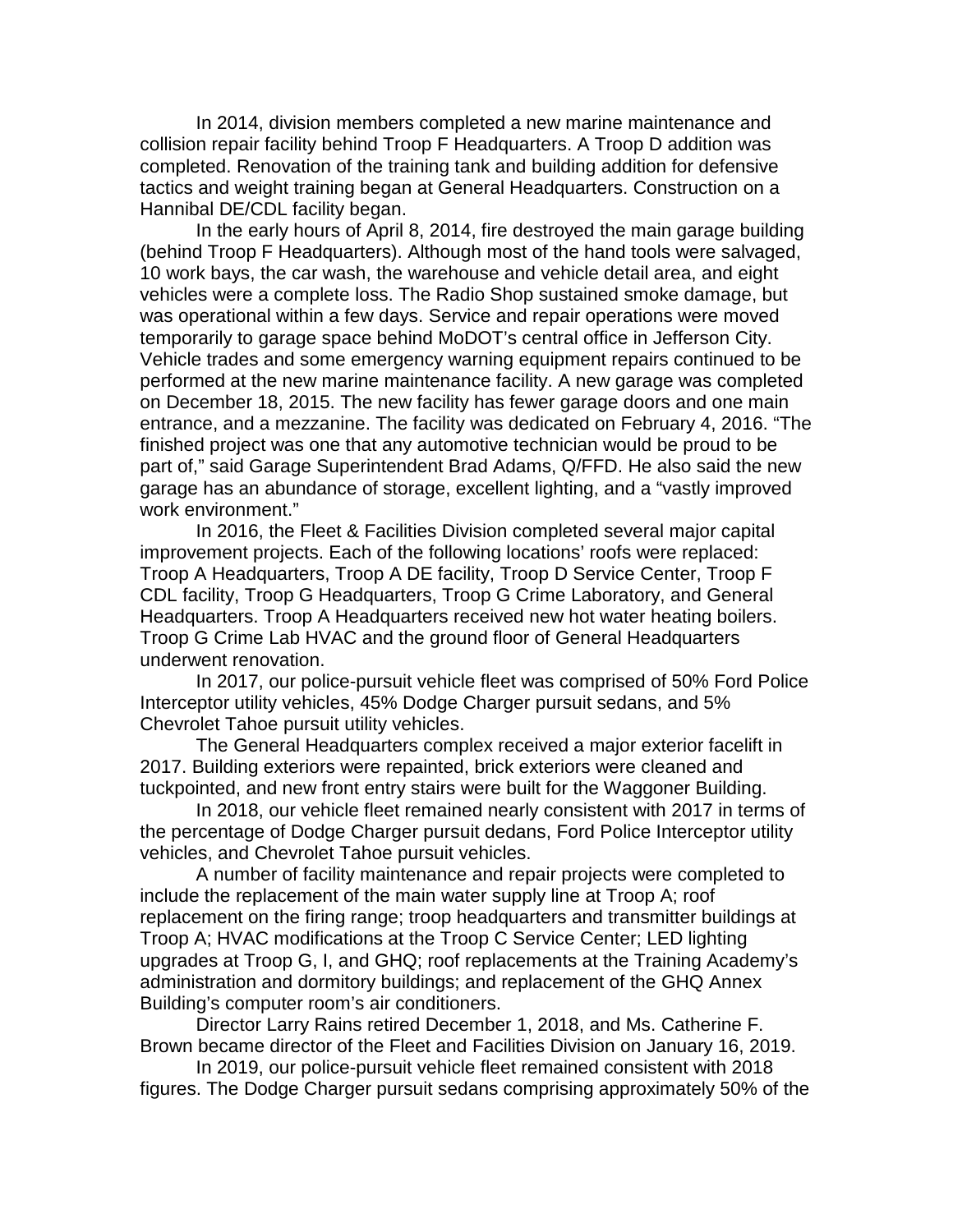total fleet, the Ford Police Interceptor Utilities 40%, and Chevrolet Tahoe and Ford F-150 Responder pursuit vehicles made up about 10%.

There were many facility maintenance and repair projects completed, some of which included the replacement of roofs at Troop B, Troop D, and Troop F's CDL site. In addition, we renovated Troop D's front entry desk area, replaced the flooring in the reception and restrooms at Troop G, repaired all surface cracks at the GHQ/EVOC site, replaced the flooring at the GHQ/Radio Shop, made HVAC modifications at the Troop C Service Center and replaced all exterior lighting at Troop C with LED technology.

A groundbreaking ceremony on November 8, 2019, helped make plans look more like a reality for the Patrol's Crime Lab Annex addition. The groundbreaking marked the start of construction to enlarge the Annex by almost 8,000 square feet. The new space became home to the Crime Laboratory Division's DNA Section. Upon completion of the project, a ribbon-cutting ceremony was held on December 2, 2020, with a total project cost of \$2.7M.

Another groundbreaking ceremony took place on January 8, 2020, to begin the project to build a new outdoor firing range north of Jefferson City. The project included a 150-yard rifle range, a 50-yard shotgun range, a 50-yard pistol range, a shoot house, a classroom building, and an explosives detonation area. Upon completion of the project, a ribbon-cutting ceremony was held on December 23, 2020.

Some of the additional projects completed in 2020 included:

- $\checkmark$  replacement of the radio tower at Troop A,
- $\checkmark$  roof replacement over evidence storage at Troop E,
- $\checkmark$  roof replacement on the crime lab building at Troop H,
- $\checkmark$  troop building signage replacement at Troops E and H,
- $\checkmark$  installation of a new evidence drop off area at Troop A,
- $\checkmark$  replacement of all carpeting in the Safety & Education Center at General Headquarters,
- $\checkmark$  painting the Safety & Education Center,
- $\checkmark$  replacement of all parking lots and a majority of driveways at GHQ,
- $\checkmark$  remediation of the Patrol hangar after the flooding in 2019,
- $\checkmark$  replacement of the roof on both evidence storage buildings at GHQ,
- $\checkmark$  replacement of the car wash garage doors,
- $\checkmark$  installation of new A/C in installation bay at the GHQ Radio Shop, and
- $\checkmark$  replacement of all windows at Troop I.

The May 2020 DPS Employee of the Month was Curt Malzner, Building and Grounds Maintenance Supervisor.

Throughout the coronavirus pandemic, division employees continued to work and provide vital support to the Patrol's mission. Following the guidelines of social distancing and wearing facemasks, there was little to no impact on day-today operations.